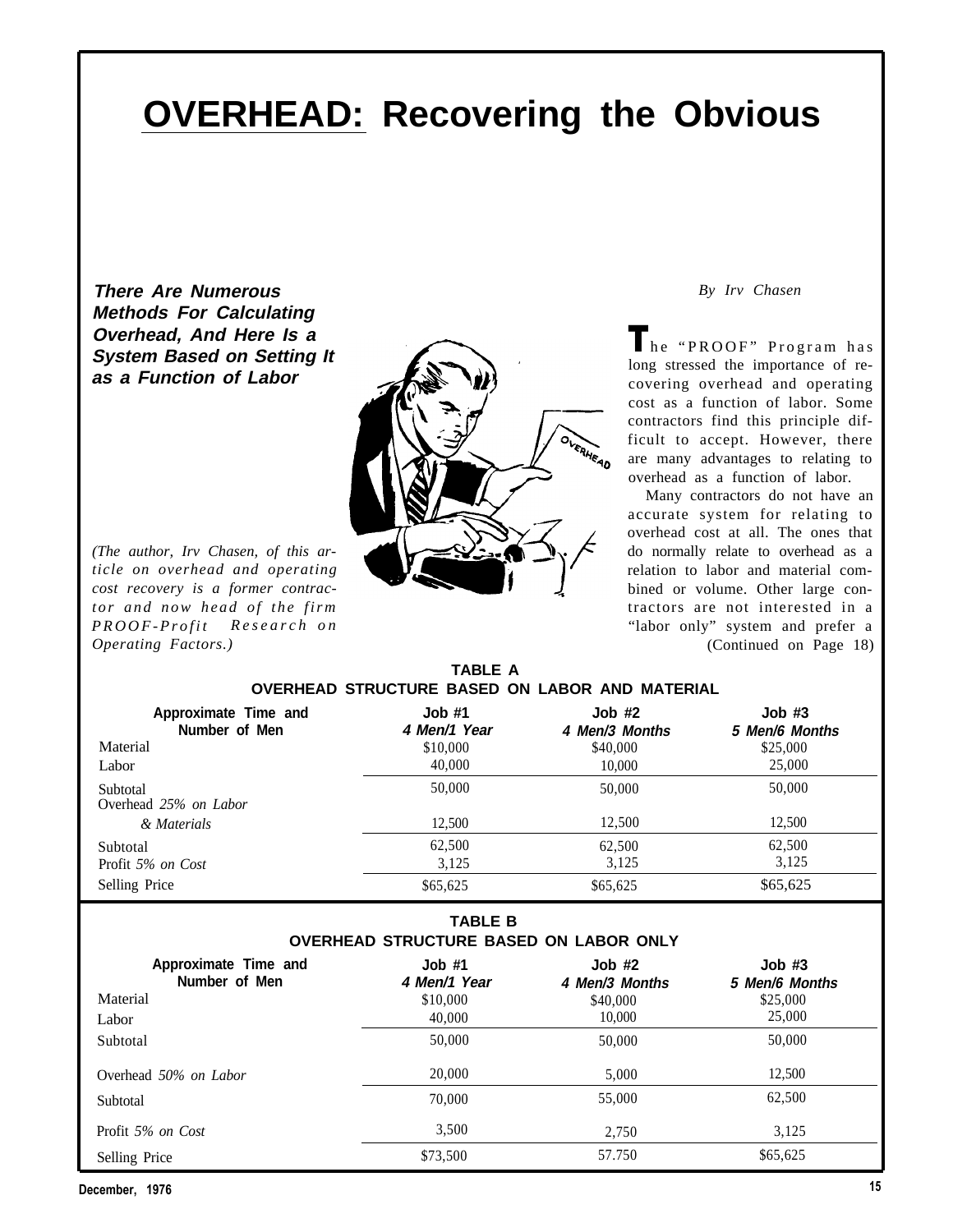### **OVERHEAD:**

*(Continued from Page 15)*

"sliding" or "dual" overhead system. For a moment we would like you, the reader, to put aside all other preferred systems so we can scientifically review some of the advantages of overhead recovery as a function of labor.

Below are last year's operating costs for Acme Contracting Company (fictitious company). We will use these statistics to manage Acme's business for the upcoming year.

**Labor Cost . . . . . . . . . . . . . . \$200.000** *20 men* **Material Cost . . . . . . . . 200,000 Overhead Cost . . . . . . . . . 100,000 Profits . . . . . . . . . . . . . . . 25,000**

**Total Volume . . . . . . . . . \$525,000**

Let's take a look at three fundamental ways of relating to Acme's \$100,000 overhead cost:

- (1) Overhead equals 50% of Labor Cost (\$100,000 divided by \$200,000).
- (2) Overhead equals 25% of Labor and Material Cost (\$100,000 divided by \$400,000).
- (3) Overhead equals 19% of Volume (\$100,000 divided by \$525,000).\*

The \$200,000 payroll was generated by 20 men, so each man generated an average of \$1,250.00 profitability (\$25,000 divided by 20).

In *Table A,* we will show how Acme decided to bid three jobs using an overhead structure based on Labor and Material (Item #2 preceding).

Note that all three jobs have the same total labor and material cost and the bid for each job is the same \$65,625. However, as you can see, the ratio of labor to material varies considerably for each. Note further that indirect or overhead cost is the same for each job.

Acme surveys the situation and

decides the indirect or overhead cost to operate all three jobs cannot possibly be the same.

Job #1 is a difficult job with a slow rate of production. It will last one year and could employ 4 men—one-fifth of Acme's crew for the year.

Job #2 is a simple job with a high rate of production outlook. It will take three months with the same 4 men—one-fifth of Acme's force for three months.

Job #3 is fairly typical of jobs encountered by Acme—not too quick and not too slow.

Now, let's take a look at *Table B* shows the same three jobs, only this time relating to overhead as a function of labor *only* (Item #1 preceding).

From a cost standpoint, the overhead on labor only aspect appeals to Acme. Now, he is supercompetitive on the high material/ low labor job *(Job #2, Table B)* which was the job he was most interested in obtaining. On the equal labor and material job *(Job #3, Table B)*, the price was the same as in Table A. But on the high labor/ low material job *(Job #1, Table B),* Acme is not as competitive. However, Job #1 was the troublesome job anyway and Acme wants to explore this bid strategy a little further.

Normally, Acme operates a crew of approximately 20 men. Furthermore, they have the supervision, equipment, dependable manpower and other facilities to operate efficiently at the 20-man level.

With this 20-man desired capacity, Acme could perform only 5 high labor/low material jobs such as Job #1 in *Table B* (\$40,000 labor x  $5$  jobs =  $$200,000$  yearly payroll). If they received profits of \$3,500 per job (5% of cost, Job *#1, Table B),* then the total yearly profitability would amount to \$17,500 (\$3,500 x 5 jobs) or \$875.00 average per man (\$17,500 divided by 20 men).

On the other hand, Acme could perform 20 jobs such as Job #2, *Table B,* with the 20-man crew (\$10,000 payroll per job x 20 jobs

> *(Continued on Page 21)* Construction DIMENSIONS

*<sup>\*</sup>Some contractors might bid this job on a volume overhead structure, figuring their overhead at 19% of volume. They might multiple the labor and material cost by 19%, assuming this would recover the necessary overhead cost, but unfortunately this will not work. The 19% is based on selling price and* **not** *cost of labor and materials.*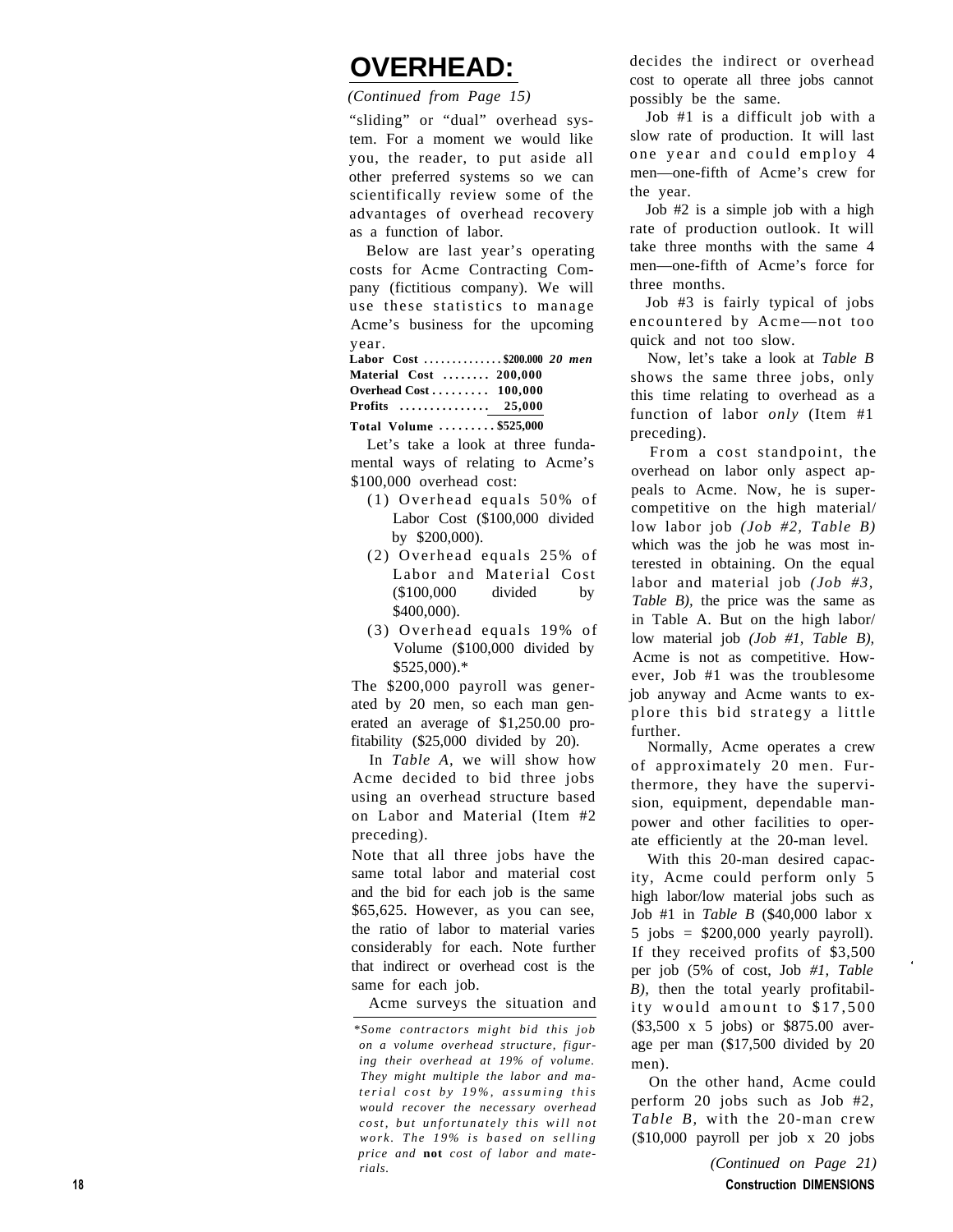#### **OVERHEAD:**

*(Continued from Page 18)*  $=$  \$200,000 yearly payroll). If they received \$2,750.00 profits (5% on cost) per job *(Job #2, Table B)* for each of these jobs, then the yearly profitability would amount to \$55,000 (20 x \$2,750) or \$2,750 average profitability per man. If competition bids this job relating to labor and material (as in *Table A, Job #2,* \$65,625), then Acme could conceivably increase this 5% margin and still be well below the \$65,625.

Now obviously, a contractor can't operate in a "test tube" environment such as the situation portrayed here. However, recovering overhead as a function of labor should be given serious consideration. In the case of *Job #2, Table B,* Acme would be in the most competitive situation on that job when relating overhead to labor only. Remember that Job #2 would be the quickest and easiest job to perform.

There are other reasons for relating overhead to labor only:

(1) All jobs have labor and labor is the best measurement of time. It is this lapse of time which generates most overhead cost. Furthermore, it is labor itself that creates a large portion of overhead cost.

(2) The degree of completion of any job can best be measured by the amount of labor already expended as compared with the amount yet to be expended. If we attempted to measure the degree of completion by materials delivered to or on hand for a particular job, we would see a rather distorted picture. For example, if 100% of the materials had been delivered to the job site, that in itself would not be any measure of degree of completion. In short, since labor obviously is the best measure of job progress, why not use this same barometer to monitor percentage of overhead cost expended?

There are many sound methods of managing a contracting company and recovering overhead cost. We know that as a contractor you must, in many cases, bid jobs for *(Continued on Page 23)* **December, 1976** 21